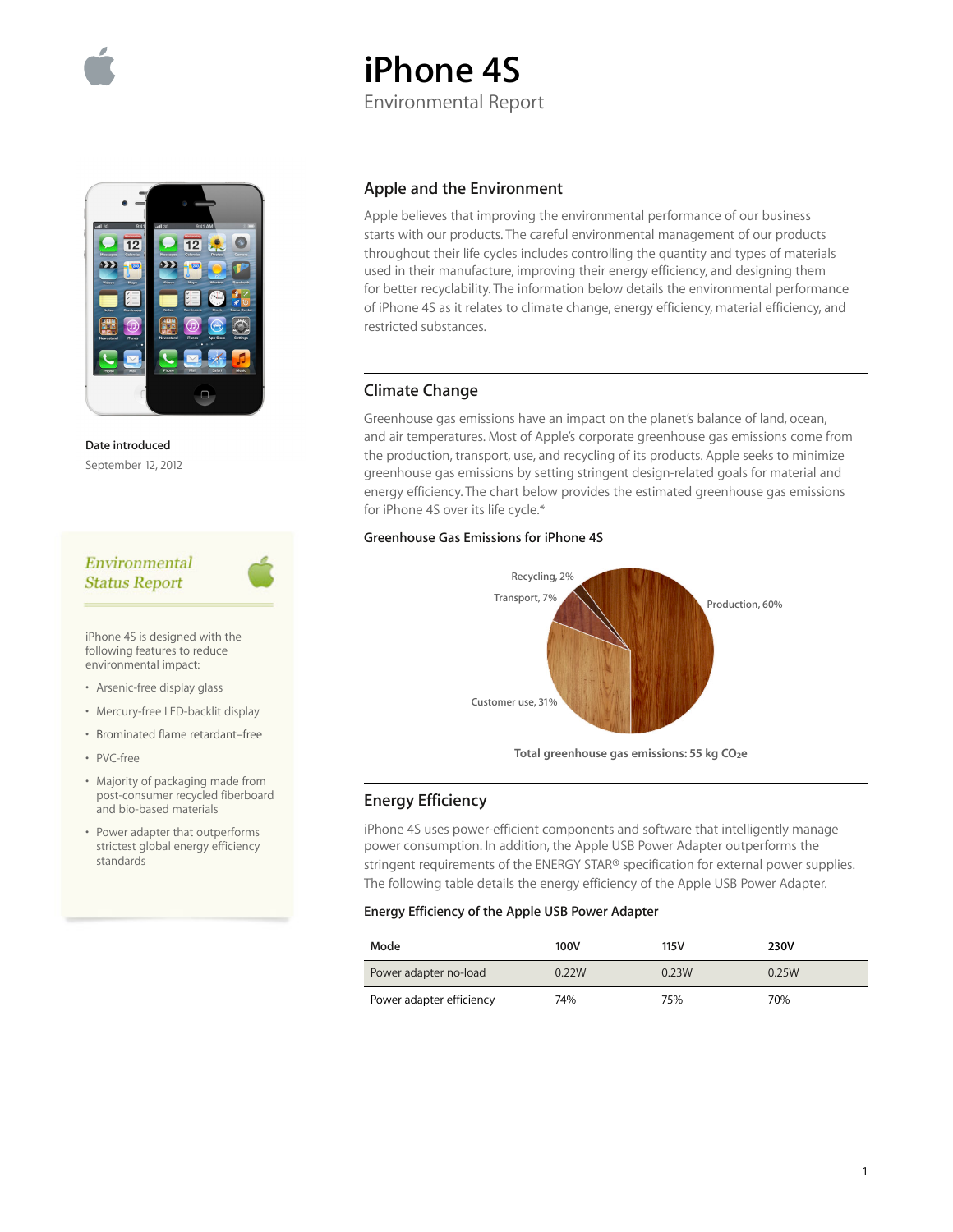#### **Battery chemistry**

• Lithium-ion polymer

• Free of lead, cadmium, and mercury

# **Material Efficiency**

Apple's ultracompact product and packaging designs lead the industry in material efficiency. Reducing the material footprint of a product helps maximize shipping efficiency. It also helps reduce the energy consumed during production and material waste generated at the end of the product's life. The chart below details the materials used in iPhone 4S.

## **Material Use for iPhone 4S**



### **Packaging**

The packaging for iPhone 4S is almost entirely recyclable, and its retail box is made primarily from bio-based materials, including fiberboard containing 90 percent postconsumer recycled content. In addition, the iPhone 4S packaging is extremely material efficient, allowing more units to be transported in a single shipping container. The following table details the materials used in iPhone 4S packaging.

## **Packaging Breakdown for iPhone 4S (U.S. Configurations)**

| Material                                  | Retail box |
|-------------------------------------------|------------|
| Paper (fiberboard, paperboard, paperfoam) | 120q       |
| Thermoformed polystyrene                  | 11 g       |
| Other plastics                            | 2g         |

## **Restricted Substances**

Apple has long taken a leadership role in restricting harmful substances from its products and packaging. As part of this strategy, all Apple products comply with the strict European Directive on the Restriction of the Use of Certain Hazardous Substances in Electrical and Electronic Equipment, also known as the RoHS Directive. Examples of materials restricted by RoHS include lead, mercury, cadmium, hexavalent chromium, and the brominated flame retardants (BFRs) PBB and PBDE. iPhone 4S goes even further than the RoHS Directive by incorporating the following more aggressive restrictions:

- Arsenic-free display glass
- Mercury-free LED backlit display
- BFR–free
- PVC-free



U.S. retail packaging of iPhone 4S is 14 percent lighter and consumes 14 percent less volume than the iPhone 3GS packaging.